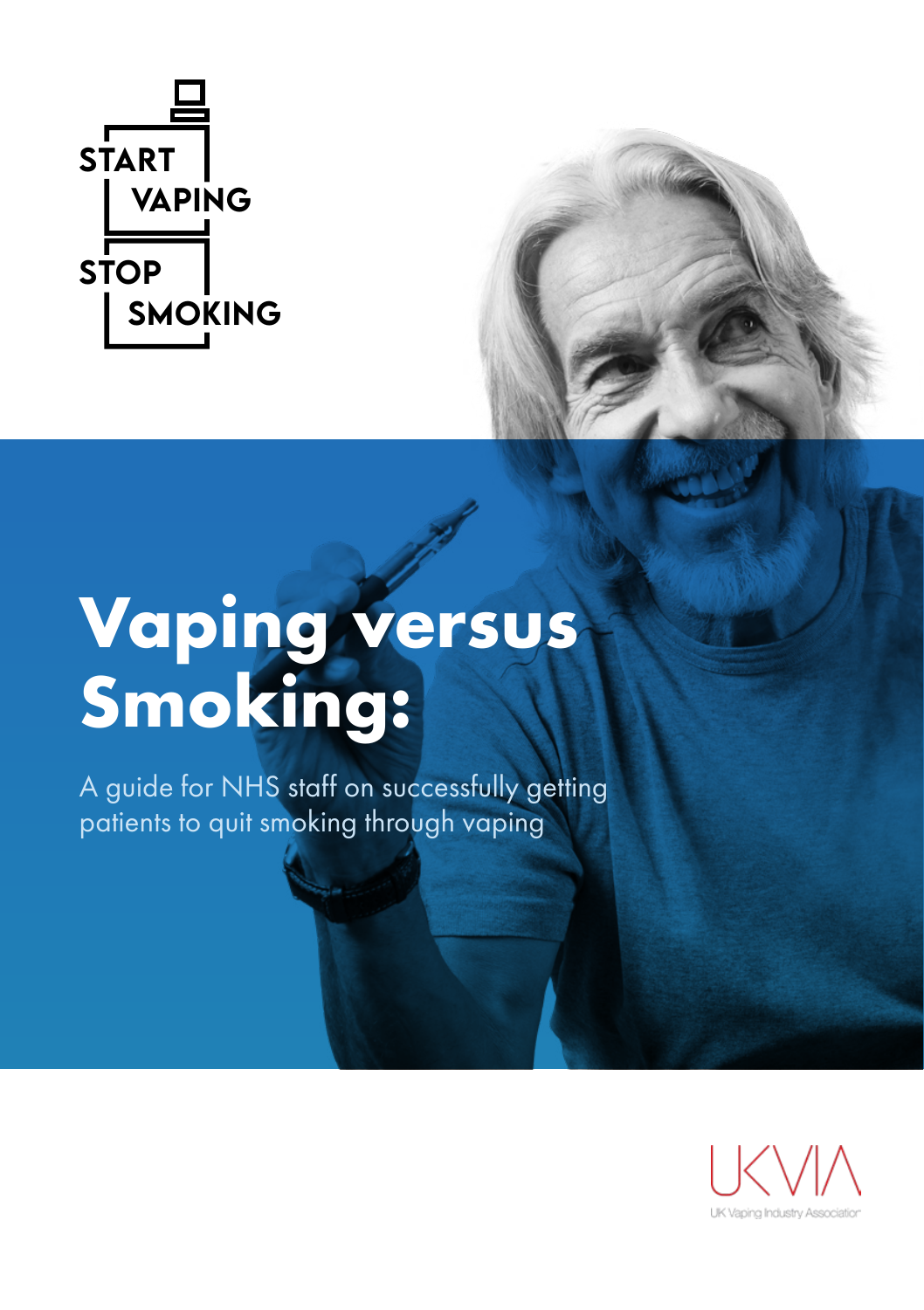## Introduction to this guide

More than half a million adult hospital admissions were due to smoking in 2019-20, some 10% higher than a decade earlier (Office of National Statistics<sup>[1]</sup>.

The University of East Anglia<sup>[2]</sup> will conduct trials in NHS hospital trusts to encourage patients with smoking illnesses to look at vaping as a way to help them quit their habits. The communication of accurate, evidencebased information is key for a successful transition from combustible tobacco to e-cigarettes.

This simple guide has been compiled by the UK Vaping Industry Association (UKVIA) to support healthcare professionals with up-to-date information (found within PHE's online guidance on e-cigarettes), so that you can provide accurate facts to your patients. It will provide patients the reassurance and confidence to be able to break away from smoking. We have included common questions that smokers ask when they are considering vaping and other quit methods. Evidence sources are included where relevant.

Good luck with supporting your patients who smoke on their quit journey.

For more information visit: [www.ukvia.co.uk/healthcarehub](http://www.ukvia.co.uk/healthcarehub)

 $^{[1]}$  ONS, Adult Smoking Habits in the UK <u>[\[Link](https://www.ons.gov.uk/peoplepopulationandcommunity/healthandsocialcare/healthandlifeexpectancies/bulletins/adultsmokinghabitsingreatbritain/2019)]</u><br> $^{[2]}$  University of East Anglia, Starter vape packs to be handed out in hospitals, [\[Link\]](https://www.uea.ac.uk/news/-/article/starter-vape-packs-to-be-handed-out-in-hospitals)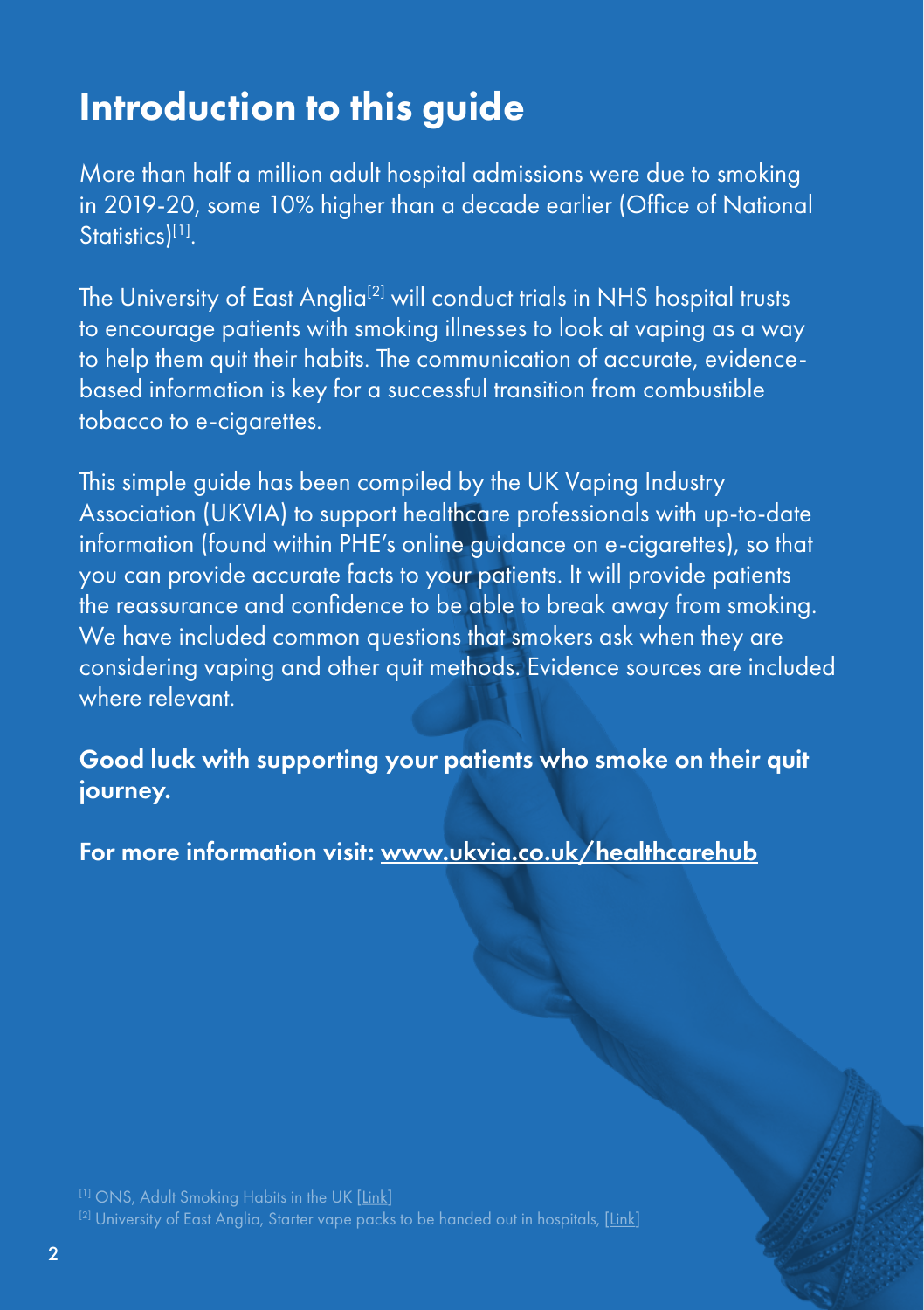### Your common vaping questions answered

#### Q: How does vaping compare to smoking in terms of risk?

A: Vaping isn't completely risk free, but it poses a small fraction of the health risk of smoking. According to PHE, in its vaping evidence review, it is at least 95% less harmful than smoking<sup>[3]</sup>. Cancer Research UK also states that evidence so far indicates that e-cigarettes are far less harmful than smoking as they don't contain tobacco or involve combustion.

#### Q: Why is smoking so much more harmful than vaping?

A: Cigarette smoke contains thousands of distinct constituents, many of which are toxic or carcinogenic. It is these toxic by-products of combustion that are responsible for smoking-related death and disease. Vaping does not involve burning tobacco and doesn't produce tar or carbon monoxide.

E-cigarettes do not burn tobacco leaves but use electronic heat sources to aerosolise a nicotine-containing liquid that is then inhaled by the user. This provides nicotine without burning tobacco, thus significantly reducing exposure to the harmful chemicals found in tobacco smoke.

Although nicotine is the reason people become addicted to smoking, it is the thousands of other chemicals contained in cigarette smoke that cause almost all of the harm.

#### Q: How does vaping work?

A: Vape devices run on batteries and heat up e-liquids into vapour, which is inhaled and exhaled from the mouthpiece of the device. E-liquids are made up of handful ingredients, including nicotine. The concentration of nicotine in the e-liquid can be varied, allowing vapers to decide the right strength for themselves.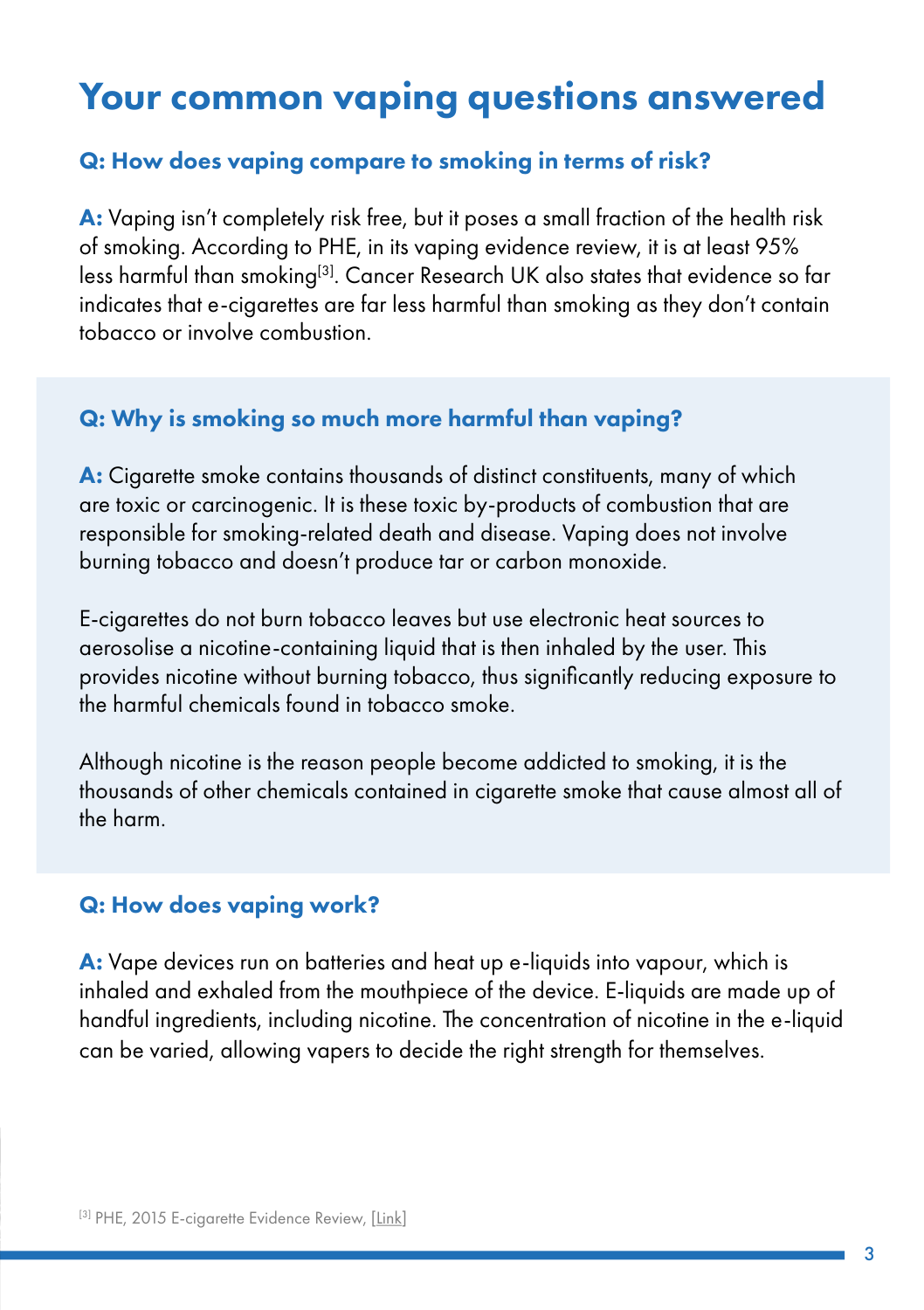#### Q: Is it easy to quit using vaping?

A: Vaping is one of the most effective quit aids available, helping around 50,000 smokers quit a year<sup>[4]</sup>. The experience of completely switching to e-cigarettes varies for different people and can depend on how many cigarettes they smoked per day. Steps that will support patients include visiting a vape shop, where they will receive support on what strength of e-liquid is most appropriate.

In the beginning, patients may find that they cough when inhaling vapour which is common. Vapour is different to smoke but with the support of a vape shop or vaping friends this should pass.

#### Q: How can I ensure a successful quit using vaping?

A: The UKVIA [Vaping to Quit Smoking Guide](https://www.ukvia.co.uk/wp-content/uploads/2021/10/Vaping-to-Quit-Smoking-Guide.pdf) highlights how patients who smoke can choose the best devices, nicotine levels and flavours to give them the best chance of a successful quit. Visiting local stop smoking services or by downloading the Smoke Free App.

#### Q: Where can I find out more about vaping and other alternatives to smoking to help me quit?

A: There are many organisations providing advice to smokers looking to quit. It's well worth taking a look at a range of sources, including the likes of Stop Smoking Services, Public Health England, the Smoke Free app, Smokefree NHS, the UK Government website, pharmacies and vape retail stores. The UKVIA smoker education campaign, VApril also has a dedicated website at [www.vapril.org](http://www.vapril.org) and a section offering advice and information to smokers at [www.ukvia.co.uk.](http://www.ukvia.co.uk)

#### Q: What if I don't take to vaping, what are the other alternatives?

A: Those looking to quit smoking will need to determine what's the best method or combination for them. There are other quit methods such as gum, patches, heat not burn and other nicotine replacement therapies (NRTs) that people use successfully.

[4] PHE, 2021, Seventh report on vaping in England, [[Link](https://www.gov.uk/government/news/vaping-better-than-nicotine-replacement-therapy-for-stopping-smoking-evidence-suggests)]